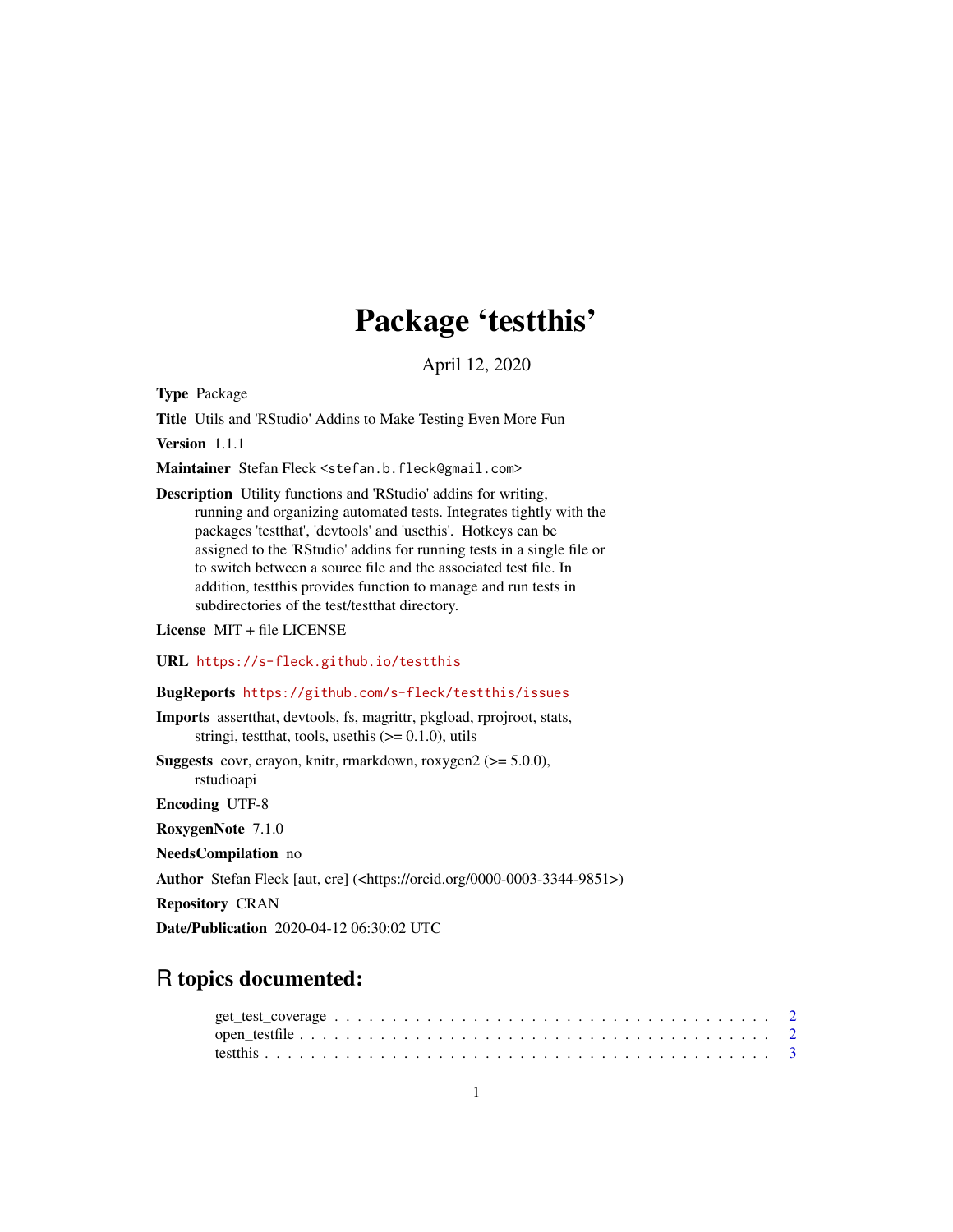# <span id="page-1-0"></span>2 open\_testfile

| Index |  |  |  |  |  |  |  |  |  |  |  |  |  |  |  |  |  |  | 12 |
|-------|--|--|--|--|--|--|--|--|--|--|--|--|--|--|--|--|--|--|----|

get\_test\_coverage *Get Test Coverage*

# Description

Deprecated in favor of [test\\_coverage\(\)](#page-3-1)

# Usage

get\_test\_coverage(from\_tags = TRUE, from\_desc = TRUE)

# Arguments

from\_tags, from\_desc see [test\\_coverage\(\)](#page-3-1)

open\_testfile *Open associated test file*

# Description

If the currently open file in the RStudio editor is called 'myfun.R' this opens 'tests/testthat/test\_myfun.R' in a new tab. This function can also be used to jump back and forth between a script and the associated test file. You can modify this behaviour by putting the comment  $\#^*$  @testfile anotherfile anywhere in 'myfun.R'.

# Usage

open\_testfile()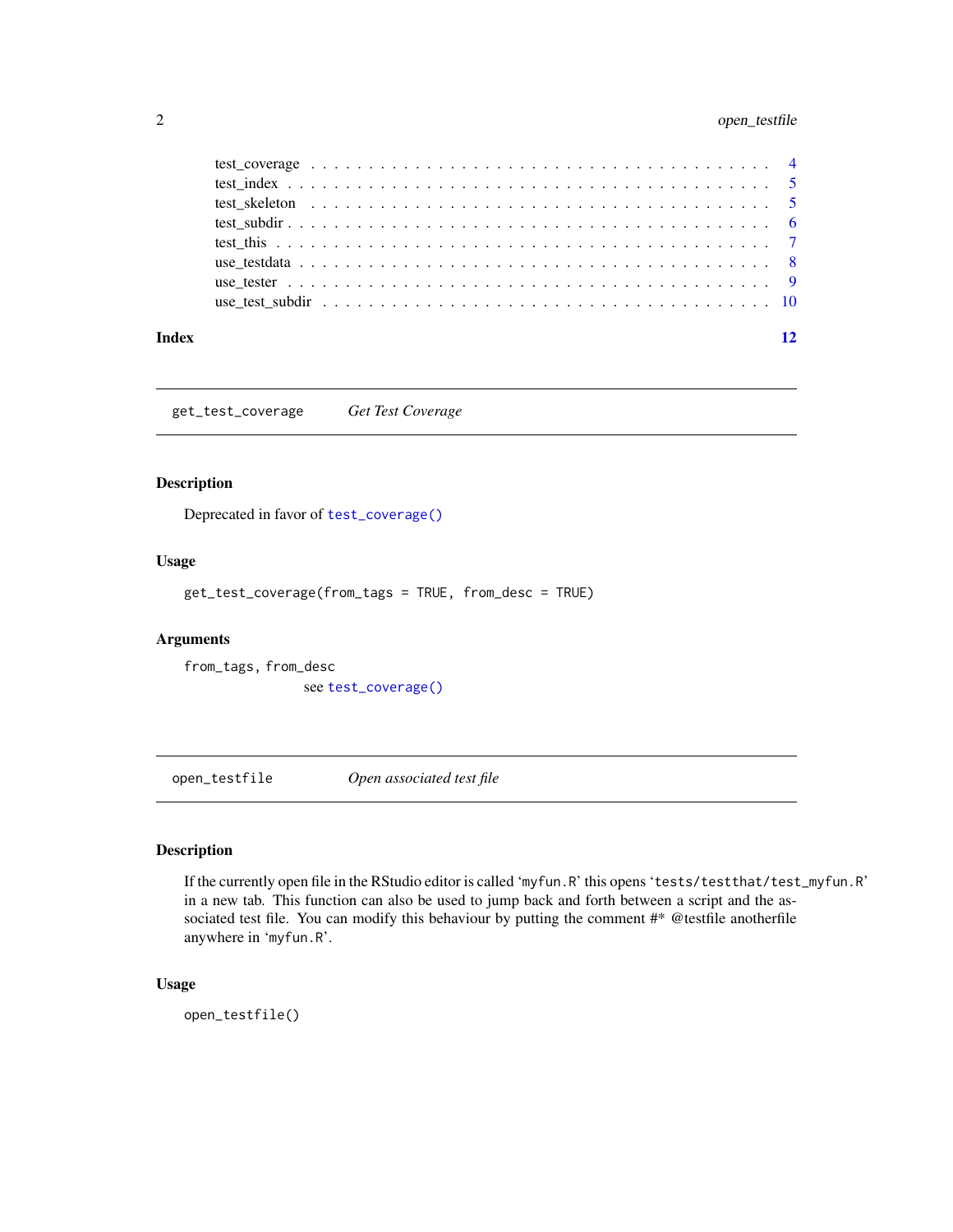<span id="page-2-0"></span>

#### Description

RStudio addins for several common testing-related tasks during package development, such as switching between a source file and an associated test file, or running unit tests in a single test file (hotkeyable in RStudio!). testthis also provides utility function to manage tests in subdirectories of the test/testthis directory.

#### Details

For details please refer to the [README](https://s-fleck.github.io/testthis/index.html)

#### Setting the project path

Testthis uses [usethis::proj\\_get\(\)](#page-0-0) to detect project root of the current working directory. You can override the project root with [usethis::proj\\_set\(\)](#page-0-0).

# Package options

Package options can be set with [options\(\)](#page-0-0). You can add options() to your '. Rprofile' to make them permanent across sessions.

- testthis.sep Default separator to use when creating test files with test\_skeleton(). Defaults to \_, must be either \_ or -; i.e whether you want your files to be named test\_foofunction.R or test-foofunction.R
- testthis.integration\_tests\_path, testthis.acceptance\_tests\_path, testthis.manual\_tests\_path Default paths used by the functions testthis::use\_integration\_tests(), testthis::test\_integration(), etc...

#### Testthis Tags

test\_this tags are special comments that modify the behaviour of the functions supplied by this package. They are of the form #\* @tag <value>. Please not that only some test\_this tags really require a <value>.

#### Valid tags for script files in the  $/R/dir$  ( $pkg/R/*R$ )

• @testfile <filename>: manually specify associated test file. Should usually start with test\_. This is used by test\_this(), lest\_this() and open\_testfile().

#### Valid tags or test files (pkg/tests/testthat/test\_\*.R)

• @testing <functionname>: mark functionname as tested. Should usually go next the associated test\_that() call. This is used by test\_coverage().

# Author(s)

Maintainer: Stefan Fleck <stefan.b.fleck@gmail.com> [\(ORCID\)](https://orcid.org/0000-0003-3344-9851)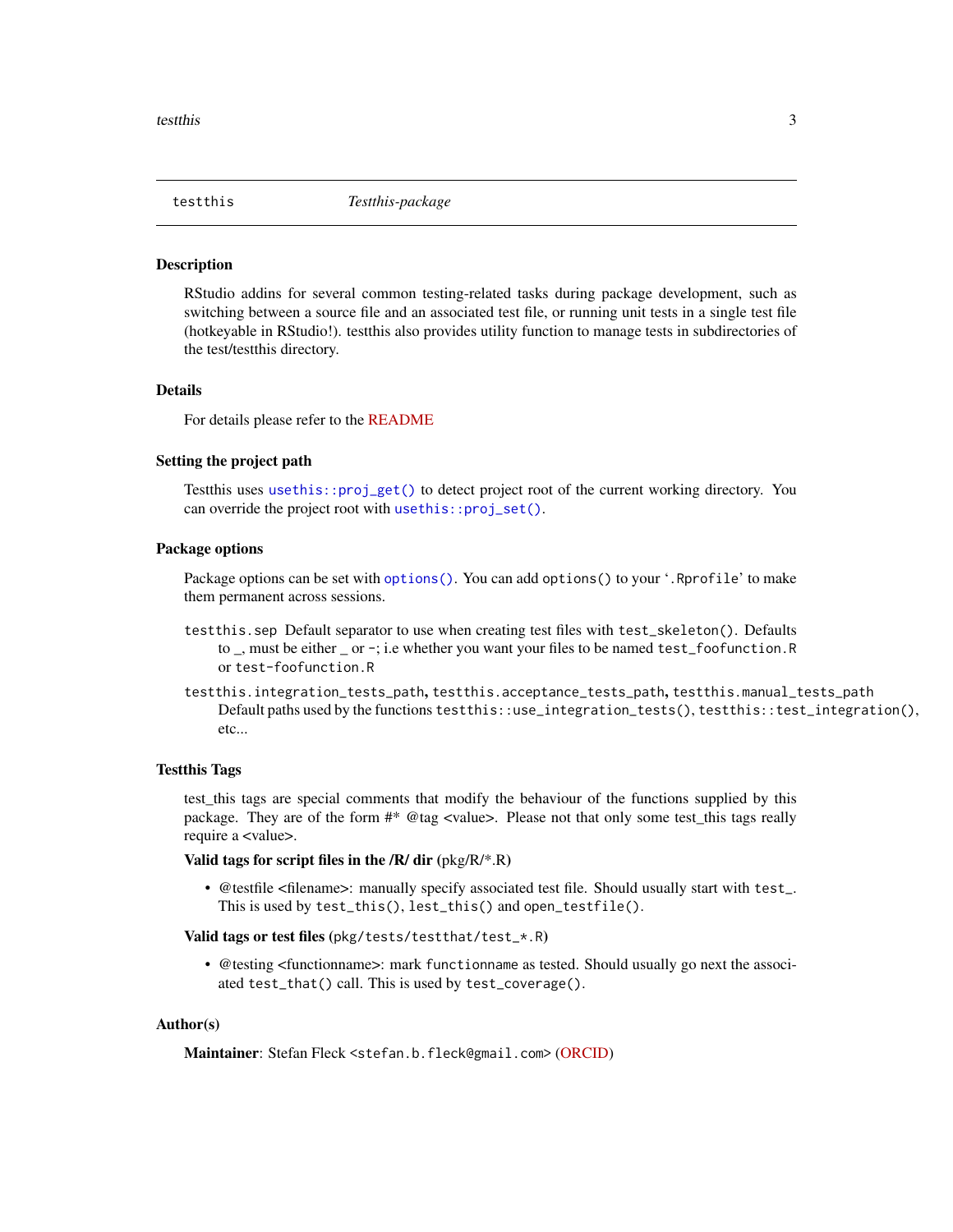# <span id="page-3-0"></span>See Also

[usethis::edit\\_r\\_profile\(\)](#page-0-0)

<span id="page-3-1"></span>test\_coverage *Test coverage of package*

#### Description

This determines the test coverage of the target package based on the desc argument of test\_that() calls. If you require a more comprehensive analysis of test coverage, try the package covr instead.

#### Usage

```
test_coverage(from_tags = TRUE, from_desc = TRUE)
```
#### **Arguments**

| from_tags | logical scalar. Checks the files if your test directory for test this tags. Specifi-<br>cally, if you have the comment #* @testing myfunction in any of your test files,<br>myfunction will be marked as tested.                                         |
|-----------|----------------------------------------------------------------------------------------------------------------------------------------------------------------------------------------------------------------------------------------------------------|
| from_desc | logical scalar. Checks the desc argument test_that() of the tests in<br>your test directory for functions names. E.g. if you have a test file that con-<br>tains test_that("myfunction works", $\{ \ldots \}$ ), myfunction will be marked as<br>tested. |

# Details

test\_coverage looks in .covrignore for functions that should be ignored for coverage analysis (see [usethis::use\\_covr\\_ignore\(\)](#page-0-0))

#### Value

A Test\_coverage object. This is a data.frame containing the following columns:

- fun: Name of the function
- exp: Is function is exported?
- s3: Is function an S3 method?
- tested: Do unit tests exist for function?
- ignore: Is function listed in 'tests/testthat/\_testignore'?

# Examples

```
## Not run:
x <- test_coverage()
as.data.frame(x)
```
## End(Not run)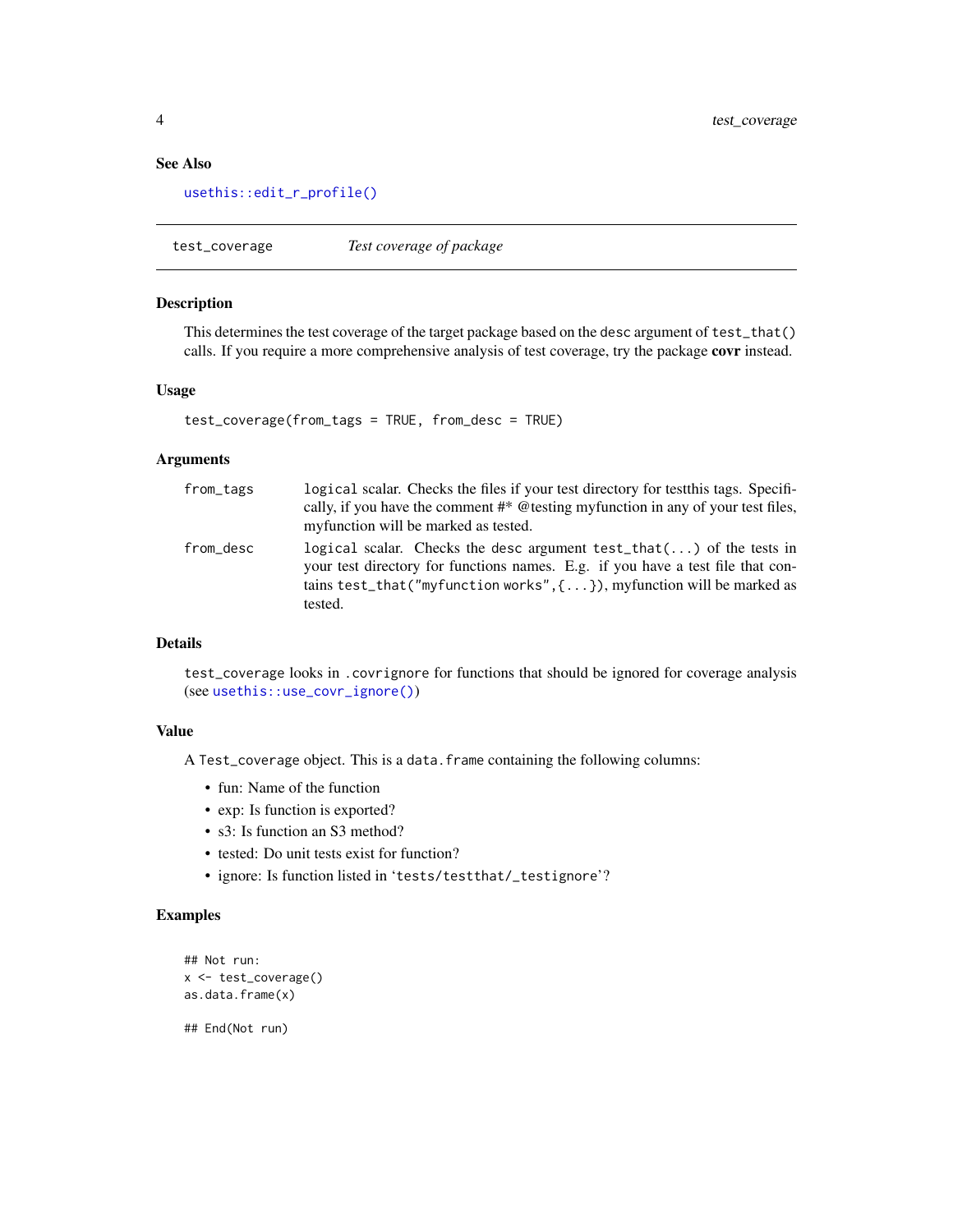<span id="page-4-0"></span>

# Description

Generates an index the desc arguments of all test\_that() calls in the tests/testthat directory of a package.

# Usage

```
test_index(
  markers = interactive() && requireNamespace("rstudioapi", quietly = TRUE)
)
## S3 method for class 'test_index'
print(x, \ldots)
```
# Arguments

| markers      | logical scalar. If TRUE, new markers are created in the RStudio markers pane. |
|--------------|-------------------------------------------------------------------------------|
|              | If FALSE, the index is printed to the console instead.                        |
| $\mathsf{x}$ | a data. frame of subclass "test index"                                        |
| $\cdots$     | currently ignored                                                             |

#### Value

A test\_index data.frame (invisibly if markers == TRUE)

test\_skeleton *Create a test skeleton file for the currently open .R file*

#### Description

If the file currently open in the RStudio editor is called my\_function.R, this creates the file '/tests/testthat/test\_my\_function.R' and fills it with a basic test skeleton.

# Usage

```
test_skeleton(fname = NULL, open = TRUE, sep = options("testthis.sep"))
```
# Arguments

| fname | character scalar. Target R script file to open. If empty the file currently open<br>in the editor will be used.                                                     |
|-------|---------------------------------------------------------------------------------------------------------------------------------------------------------------------|
| open  | logical scalar. Should the test file be opened after it is created?                                                                                                 |
| sep   | character scalar. Separator between 'test' and 'fname' when constructing the<br>test file name. Should either be $"_ "$ or $" -"$ for compatibility with test that. |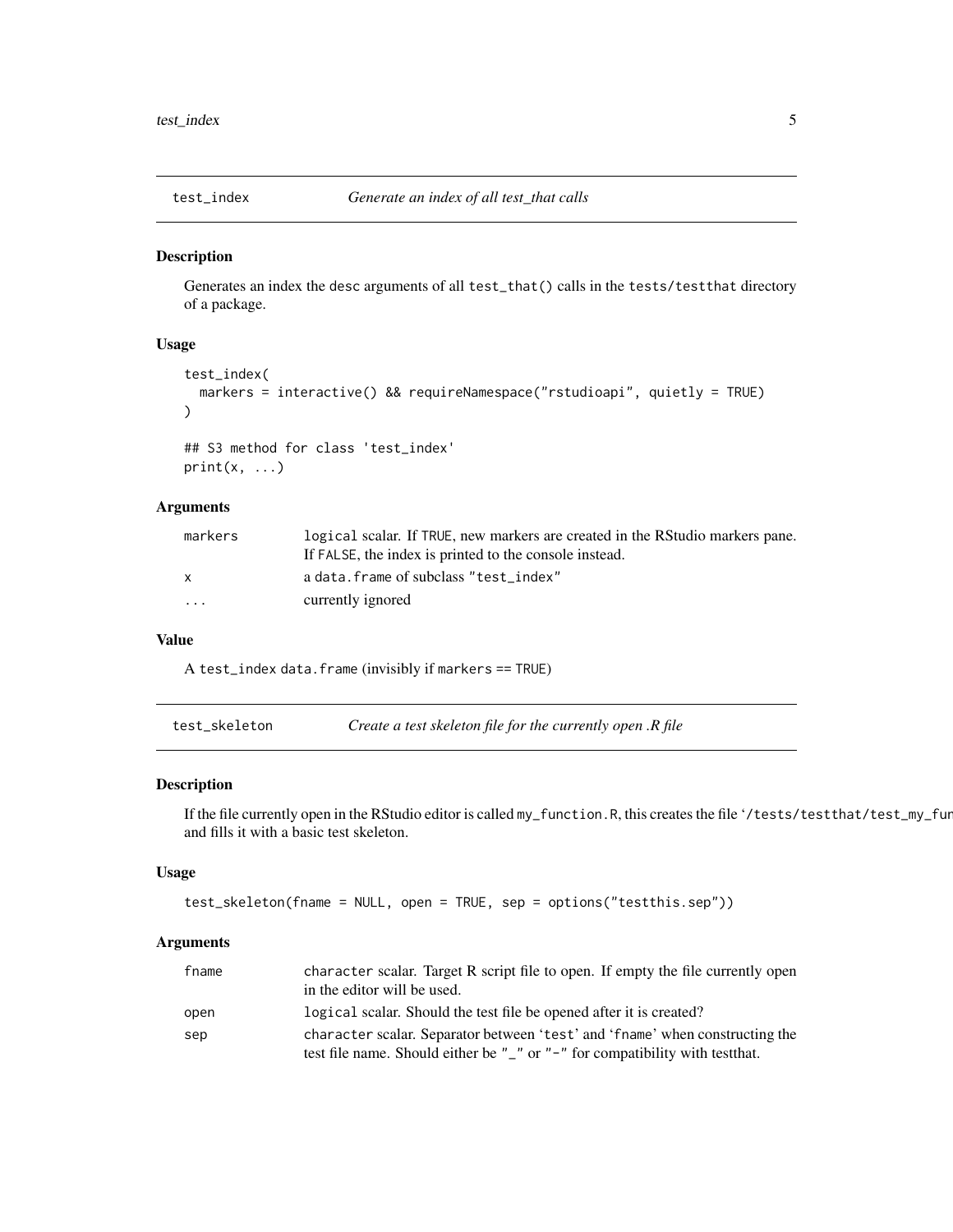# <span id="page-5-0"></span>Value

NULL (invisibly)

#### Side effects

Creates an R script file in the file system.

# See Also

[usethis::use\\_test\(\)](#page-0-0)

# <span id="page-5-1"></span>test\_subdir *Run tests in subdirectories*

# Description

This is a simple wrapper for [devtools::test\(\)](#page-0-0), but rather than running the tests in 'inst/tests/' or 'tests/testthat/', it runs the tests in a subdirectory of that folder. For creating such subdirectories, please also see [use\\_test\\_subdir\(\)](#page-9-1).

# Usage

```
test_subdir(subdir, ...)
test_integration(...)
test_acceptance(...)
test_manual(...)
test\_all(...)
```
# Arguments

| subdir   | character scalar, subdir of inst/tests/ or tests/testthat that contains the |
|----------|-----------------------------------------------------------------------------|
|          | tests                                                                       |
| $\cdots$ | passed on to devtools:: test()                                              |

# Value

A [testthat::testthat\\_results](#page-0-0) object (invisibly)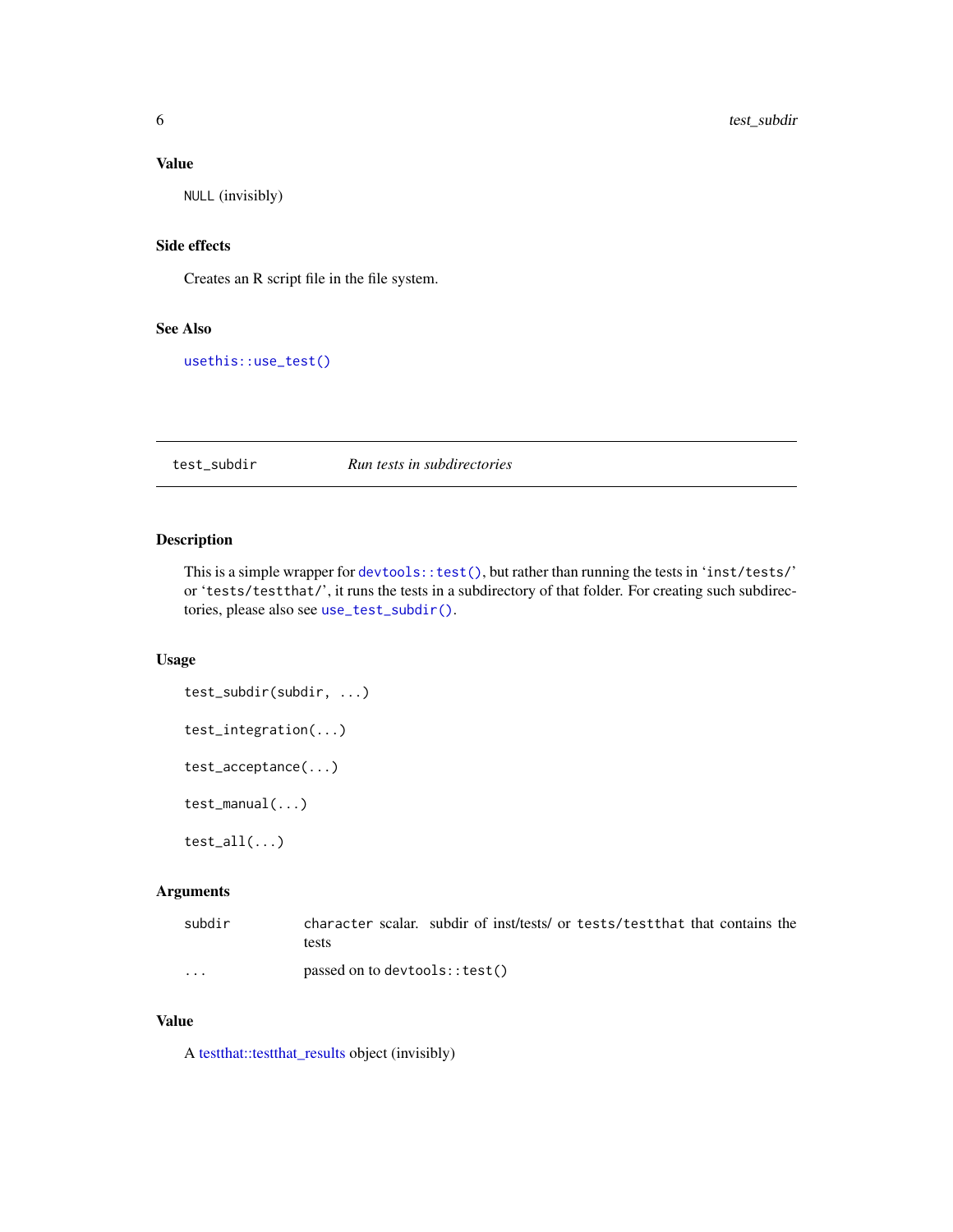#### <span id="page-6-0"></span>test\_this 7

#### Test subdirectory presets

Three preset test subdirs are defined at the moment:

- test\_integration() Integration tests, also called component tests. Put tests here that test if several functions / parts of your program work together as expected. You can create the relevant subdir 'testthat/integration\_tests/' with use\_integration\_tests().
- test\_acceptance() Acceptance tests. This is the highest levels of tests. Put tests here that verifies if your package fulfills the goals/requirements you set out to achieve with your package were met. You can create the relevant subdir 'testthat/acceptance\_tests/' with use\_acceptance\_tests().
- test\_manual() Manual tests. Put tests here that produce output that has to be manually verified, such as: console output, pdf files, plots. It is recommended you collect the output files of such tests in 'tests/testthat/testout'. You can create the relevant subdir with 'testthat/manual\_tests/' with use\_manual\_tests().

You can modify the default paths for manual, acceptance and integration tests by setting the respective options(), but it is recommended to create your own test subdirs instead.

#### See Also

[use\\_test\\_subdir\(\)](#page-9-1)

test\_this *Test this file*

# **Description**

Runs testthat tests in a single .R file. If the file currently open in the RStudio editor is called my\_function.R, test\_this() calls testthat::test\_file() on 'tests/testthat/test\_my\_function.R'. If the filename of the currently open file with starts with test\_ it will call testthat::test\_file() on the current file.

#### Usage

test\_this(...)

#### Arguments

... passed on to [testthat::test\\_file\(\)](#page-0-0)

#### Details

This is useful in cases where you don't want to run all tests in a package via devtools::test() (CTRL+SHIFT+T in RStudio).

#### Value

NULL (invisibly)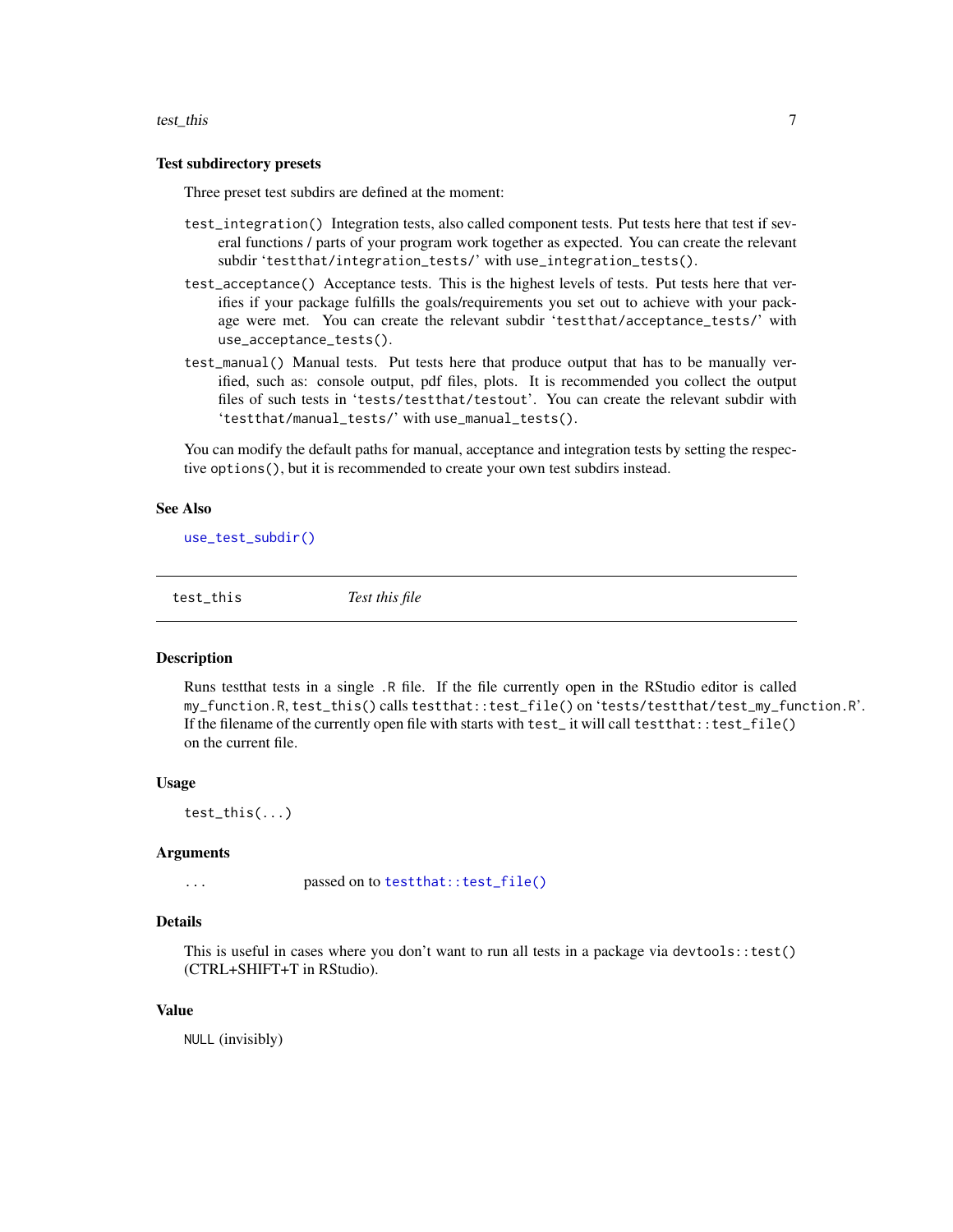<span id="page-7-1"></span><span id="page-7-0"></span>

# Description

Save R objects to separate files 'tests/testthat/testdata' in the .rds format.

# Usage

```
use_testdata(
  ...,
 subdir = NULL,overwrite = FALSE,
  ignore = FALSE,
 compress = TRUE,
 refhook = NULL,
 version = NULL
\mathcal{L}use_testdata_raw(name = NULL)
has_testdata()
read_testdata(infile, subdir = NULL)
find\_testdata(..., path = ".", must\_exist = FALSE)
```
# Arguments

| $\ddots$ . | R objects to save to the 'testdata' dir. If empty, an empty directory is created.                                                                                                                                 |
|------------|-------------------------------------------------------------------------------------------------------------------------------------------------------------------------------------------------------------------|
| subdir     | character scalar. Subdirectory of 'testdata' to save to / read from.                                                                                                                                              |
| overwrite  | Logical scalar. Should existing files be overwritten?                                                                                                                                                             |
| ignore     | Should the newly created file be added to . Rbuildignore?                                                                                                                                                         |
| compress   | a logical specifying whether saving to a named file is to use "gzip" compres-<br>sion, or one of "gzip", "bzip2" or "xz" to indicate the type of compression to<br>be used. Ignored if file is a connection.      |
| refhook    | a hook function for handling reference objects.                                                                                                                                                                   |
| version    | the workspace format version to use. NULL specifies the current default version<br>(3). The only other supported value is 2, the default from $R$ 1.4.0 to $R$ 3.5.0.                                             |
| name       | a character scalar or NULL. Name of the dataset for which to create a script file<br>in 'testthat/testdata-raw'. If NULL an empty 'testthat/testdata-raw'<br>directory is created (if it does not exist already). |
| infile     | rds file to read (must end in .rds, otherwise .rds ending is automatically added)                                                                                                                                 |
| path       | Path of the directory to create, relative to the project.                                                                                                                                                         |
| must_exist | logical scalar. Assert that path specified in  exists                                                                                                                                                             |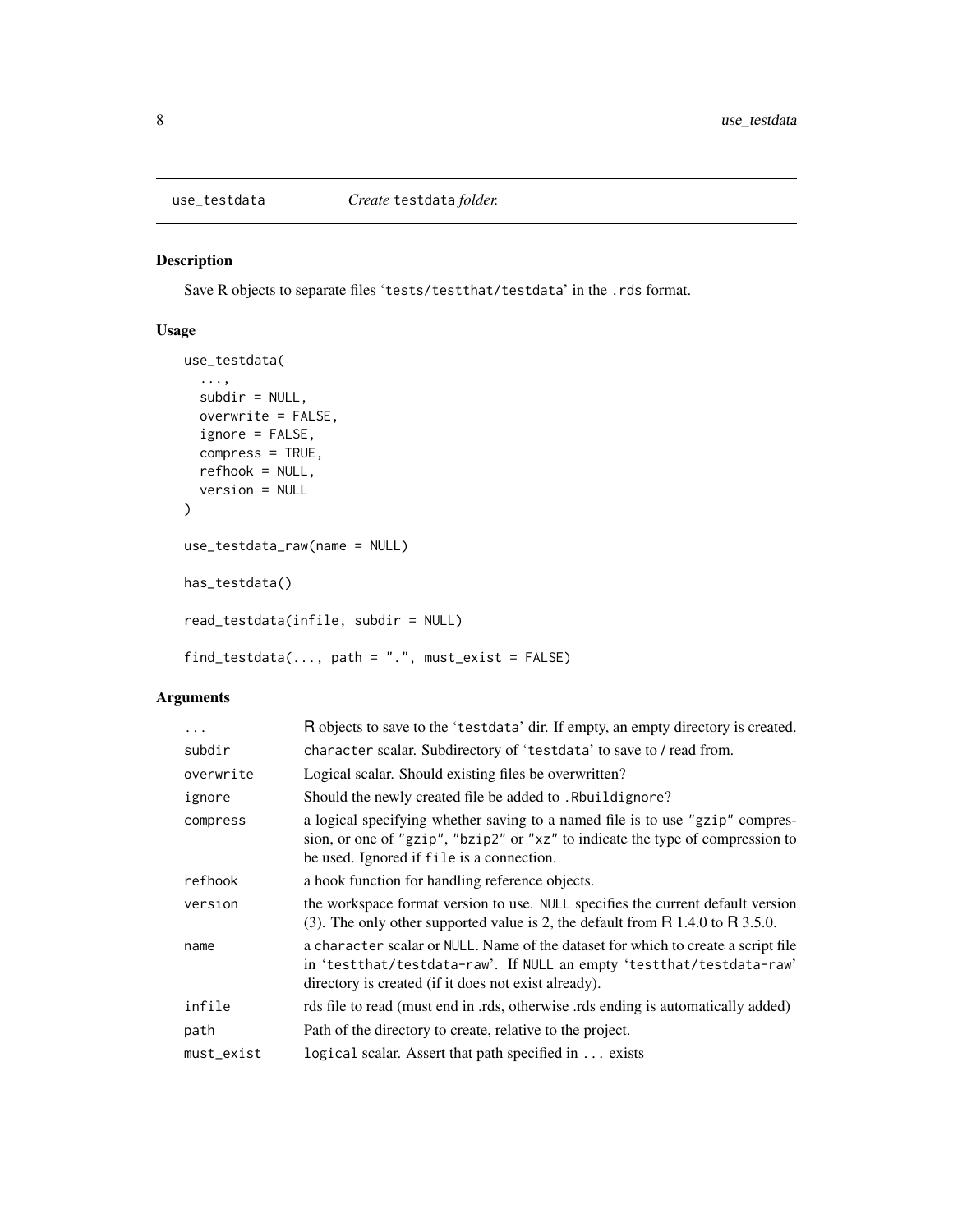#### <span id="page-8-0"></span>use\_tester 9

# Value

use\_testdata() returns TRUE if object was successfully saved.

has\_testdata() returns TRUE if package has a 'tests/testthat/testdata' folder.

read\_testdata() returns a single R object

find\_testdata() returns the normalized path to a file in a in the testdata directory

# Side effects

use\_testdata() saves an R object to a 'testdata' dir in the current package.

## See Also

[base::readRDS\(\)](#page-0-0)

Other infrastructure: [use\\_test\\_subdir\(](#page-9-1)), [use\\_tester\(](#page-8-1))

# Examples

```
## Not run:
 use_testdata(letters, LETTERS)
```
## End(Not run)

<span id="page-8-1"></span>use\_tester *Use a tester function*

# Description

Quickly create an R script that contains a function for running all tests in a predefined directory. This function powers the make\_tester option of [use\\_test\\_subdir\(\)](#page-9-1) and you will likely not need to run it manually.

#### Usage

```
use_tester(
 path,
  igmore = TRUE,tester_path = file.path("R", "testthis-testers.R")
)
```
#### Arguments

| path        | character scalar. Name of the subdirectory of 'tests/testthat/' for which        |
|-------------|----------------------------------------------------------------------------------|
|             | to create a tester function.                                                     |
| ignore      | logical scalar. Add tester_path to '.Rbuildignore'?                              |
| tester_path | logical scalar. Path to the R script file in which to store the tester functions |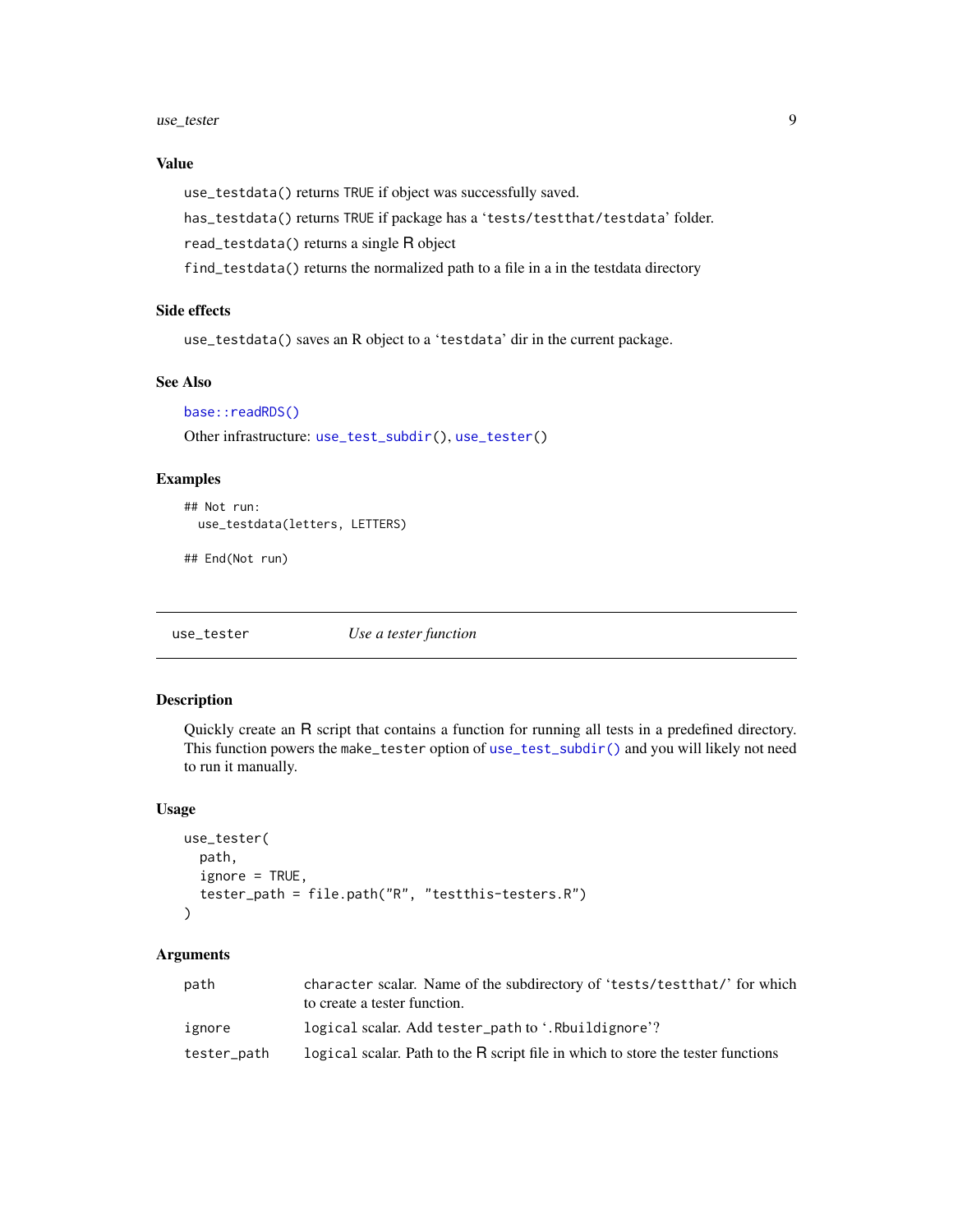# <span id="page-9-0"></span>Value

TRUE on success (invisibly).

#### See Also

Other infrastructure: [use\\_test\\_subdir\(](#page-9-1)), [use\\_testdata\(](#page-7-1))

<span id="page-9-1"></span>use\_test\_subdir *Use test subdirectories*

# Description

Create a subdir in 'tests/testthat/' and optionally an R script containing a helper function to run all tests in that subdir. Useful for separating long-running tests from your unit tests, or storing tests that you do not want to run on CRAN or during R CMD Check. For running tests in 'tests/testthat/' subdirectories see [test\\_subdir\(\)](#page-5-1).

#### Usage

```
use_test_subdir(path, make_tester = TRUE, ignore_tester = TRUE)
use_integration_tests()
use_acceptance_tests()
use_manual_tests()
```
# Arguments

| path          | character scalar. Will be processed with base:: make.names() to make a syn-<br>tactically valid name.                                                                                                                                                                                                                                                                                                           |
|---------------|-----------------------------------------------------------------------------------------------------------------------------------------------------------------------------------------------------------------------------------------------------------------------------------------------------------------------------------------------------------------------------------------------------------------|
| make_tester   | logical or character scalar. Create an R script with a test helper function. If<br>TRUE an R script file will be placed into the 'R/' directory of the current package,<br>containing a function definition for running the tests in path. The file will be<br>named 'test this-testers. R', but you can specify your own name by passing<br>a character scalar to make_tester(). See use_tester() for details. |
| ignore_tester | logical scalar'. Add 'tester' file to '. Rbuildignore'?                                                                                                                                                                                                                                                                                                                                                         |

# Value

TRUE on success (invisibly).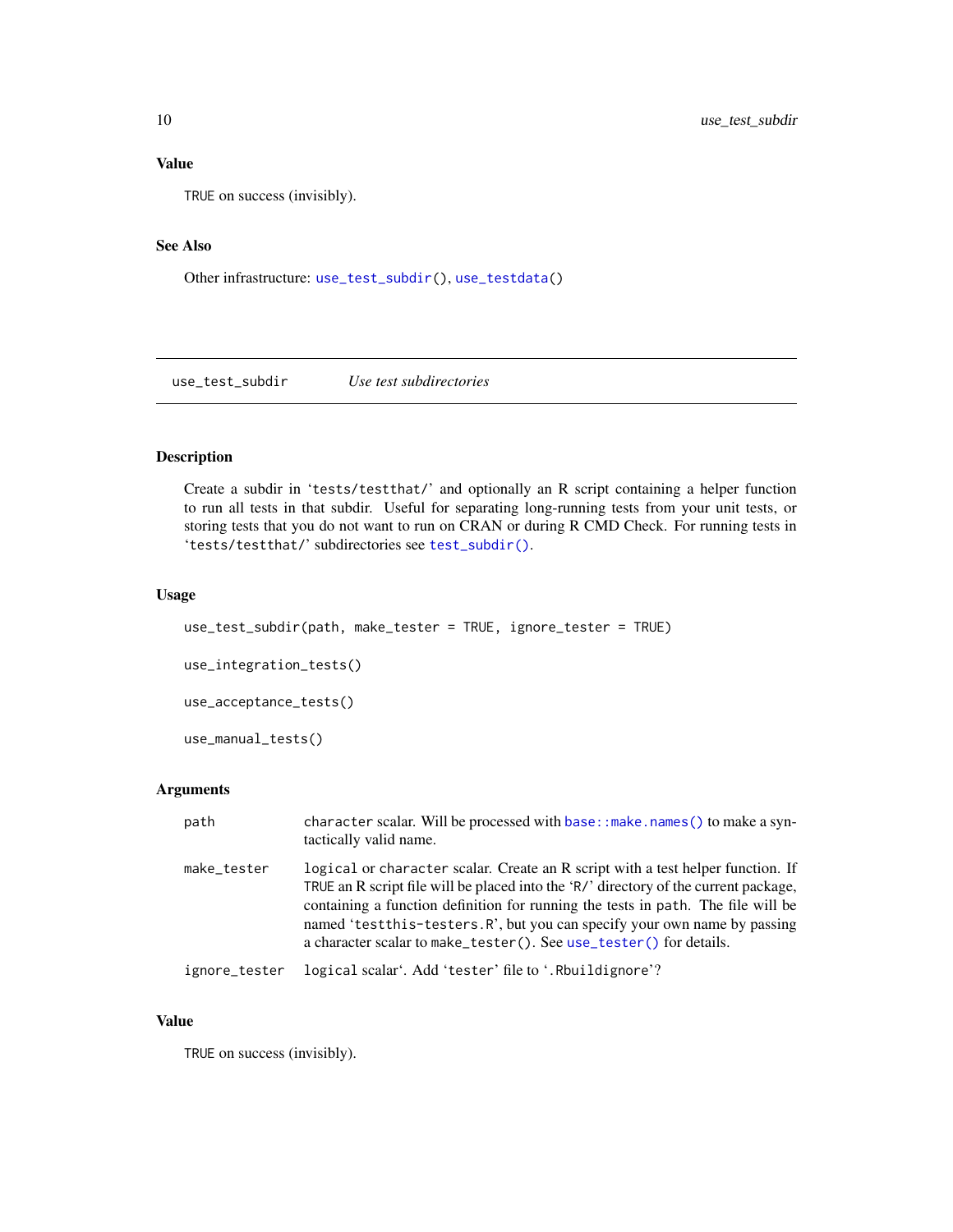#### <span id="page-10-0"></span>Test subdirectory presets

Three preset test subdirs are defined at the moment:

- test\_integration() Integration tests, also called component tests. Put tests here that test if several functions / parts of your program work together as expected. You can create the relevant subdir 'testthat/integration\_tests/' with use\_integration\_tests().
- test\_acceptance() Acceptance tests. This is the highest levels of tests. Put tests here that verifies if your package fulfills the goals/requirements you set out to achieve with your package were met. You can create the relevant subdir 'testthat/acceptance\_tests/' with use\_acceptance\_tests().
- test\_manual() Manual tests. Put tests here that produce output that has to be manually verified, such as: console output, pdf files, plots. It is recommended you collect the output files of such tests in 'tests/testthat/testout'. You can create the relevant subdir with 'testthat/manual\_tests/' with use\_manual\_tests().

You can modify the default paths for manual, acceptance and integration tests by setting the respective options(), but it is recommended to create your own test subdirs instead.

#### See Also

[test\\_subdir\(\)](#page-5-1)

Other infrastructure: [use\\_testdata\(](#page-7-1)), [use\\_tester\(](#page-8-1))

#### Examples

```
## Not run:
use_test_subdir("special_tests", make_tester = TRUE)
## Reload the Package manually...
## Create some tests in tests/testthat/test_special_tests/
test_special_tests()
```
## End(Not run)